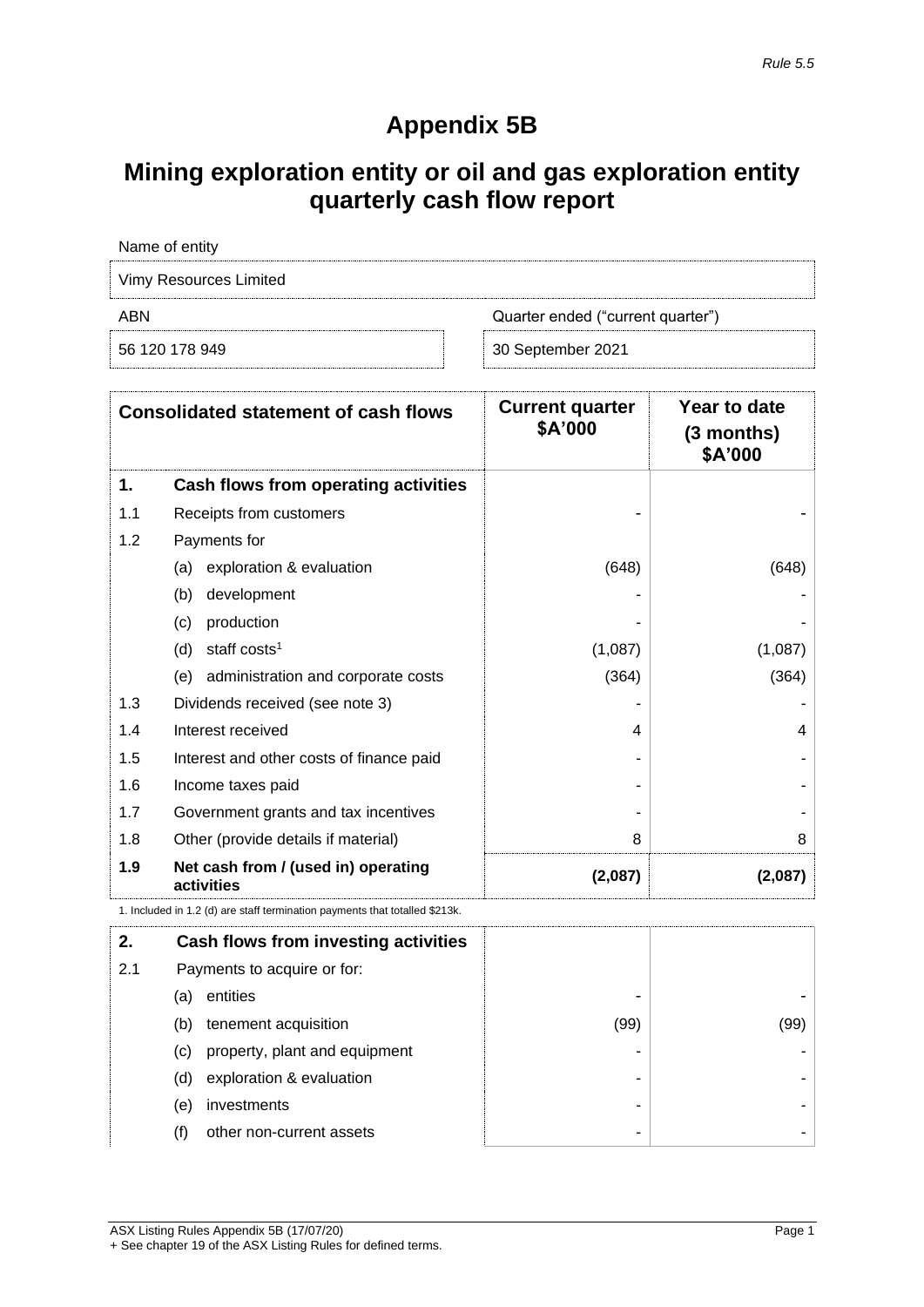| <b>Consolidated statement of cash flows</b> |                                                   | <b>Current quarter</b><br>\$A'000 | Year to date<br>(3 months)<br>\$A'000 |
|---------------------------------------------|---------------------------------------------------|-----------------------------------|---------------------------------------|
| 2.2                                         | Proceeds from the disposal of:                    |                                   |                                       |
|                                             | entities<br>(a)                                   |                                   |                                       |
|                                             | (b)<br>tenements                                  |                                   |                                       |
|                                             | property, plant and equipment<br>(c)              |                                   |                                       |
|                                             | (d)<br>investments                                |                                   |                                       |
|                                             | other non-current assets<br>(e)                   |                                   |                                       |
| 2.3                                         | Cash flows from loans to other entities           |                                   |                                       |
| 2.4                                         | Dividends received (see note 3)                   |                                   |                                       |
| 2.5                                         | Other (provide details if material)               |                                   |                                       |
| 2.6                                         | Net cash from / (used in) investing<br>activities | (99)                              | (99)                                  |

| 3.   | Cash flows from financing activities                                                       |     |     |
|------|--------------------------------------------------------------------------------------------|-----|-----|
| 3.1  | Proceeds from issues of equity securities<br>(excluding convertible debt securities)       |     |     |
| 3.2  | Proceeds from issue of convertible debt<br>securities                                      |     |     |
| 3.3  | Proceeds from exercise of options                                                          |     |     |
| 3.4  | Transaction costs related to issues of equity<br>securities or convertible debt securities | (9) | (9) |
| 3.5  | Proceeds from borrowings                                                                   |     |     |
| 3.6  | Repayment of borrowings                                                                    |     |     |
| 3.7  | Transaction costs related to loans and<br>borrowings                                       |     |     |
| 3.8  | Dividends paid                                                                             |     |     |
| 3.9  | Other (provide details if material)                                                        |     |     |
| 3.10 | Net cash from / (used in) financing<br>activities                                          | (9) | (9) |

|     | Net increase / (decrease) in cash and<br>cash equivalents for the period |         |         |
|-----|--------------------------------------------------------------------------|---------|---------|
| 4.1 | Cash and cash equivalents at beginning of<br>period                      | 24.061  | 24.061  |
| 4.2 | Net cash from / (used in) operating<br>activities (item 1.9 above)       | (2,087) | (2,087) |
| 4.3 | Net cash from / (used in) investing activities<br>(item 2.6 above)       | (99)    | (99)    |
| 4.4 | Net cash from / (used in) financing activities<br>item 3.10 above)       | (9)     | (9)     |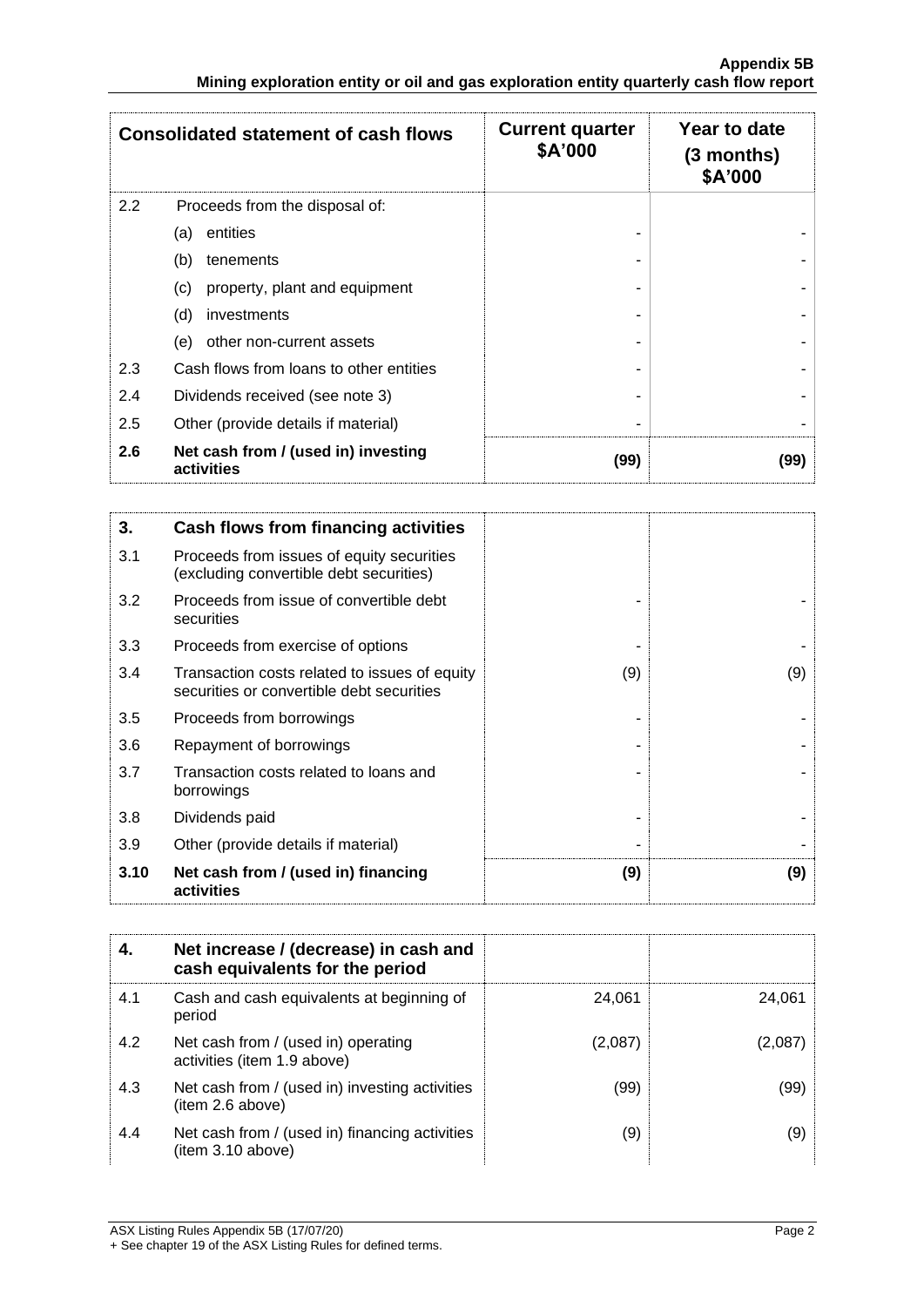| <b>Consolidated statement of cash flows</b> |                                                      | <b>Current quarter</b><br>\$A'000 | Year to date<br>(3 months)<br>\$A'000 |
|---------------------------------------------|------------------------------------------------------|-----------------------------------|---------------------------------------|
| 4.5                                         | Effect of movement in exchange rates on<br>cash held |                                   |                                       |
| 4.6                                         | Cash and cash equivalents at end of<br>period        | 21.866                            | 21.866                                |

| 5.  | Reconciliation of cash and cash<br>equivalents<br>at the end of the quarter (as shown in the<br>consolidated statement of cash flows) to the<br>related items in the accounts | <b>Current quarter</b><br>\$A'000 | <b>Previous quarter</b><br>\$A'000 |
|-----|-------------------------------------------------------------------------------------------------------------------------------------------------------------------------------|-----------------------------------|------------------------------------|
| 5.1 | <b>Bank balances</b>                                                                                                                                                          | 866                               | 866                                |
| 5.2 | Call deposits                                                                                                                                                                 | 21,000                            | 21,000                             |
| 5.3 | <b>Bank overdrafts</b>                                                                                                                                                        |                                   |                                    |
| 5.4 | Other (provide details)                                                                                                                                                       |                                   |                                    |
| 5.5 | Cash and cash equivalents at end of<br>quarter (should equal item 4.6 above)                                                                                                  | 21,866                            | 21,866                             |

| 6.  | Payments to related parties of the entity and their<br>associates                                                                                           | <b>Current quarter</b><br><b>\$A'000</b> |  |  |
|-----|-------------------------------------------------------------------------------------------------------------------------------------------------------------|------------------------------------------|--|--|
| 6.1 | Aggregate amount of payments to related parties and their<br>associates included in item 1                                                                  |                                          |  |  |
| 6.2 | Aggregate amount of payments to related parties and their<br>associates included in item 2                                                                  |                                          |  |  |
|     | Note: if any amounts are shown in items 6.1 or 6.2, your quarterly activity report must include a description of, and an<br>explanation for, such payments. |                                          |  |  |
|     | Payment made to FTI Consulting for corporate support.                                                                                                       |                                          |  |  |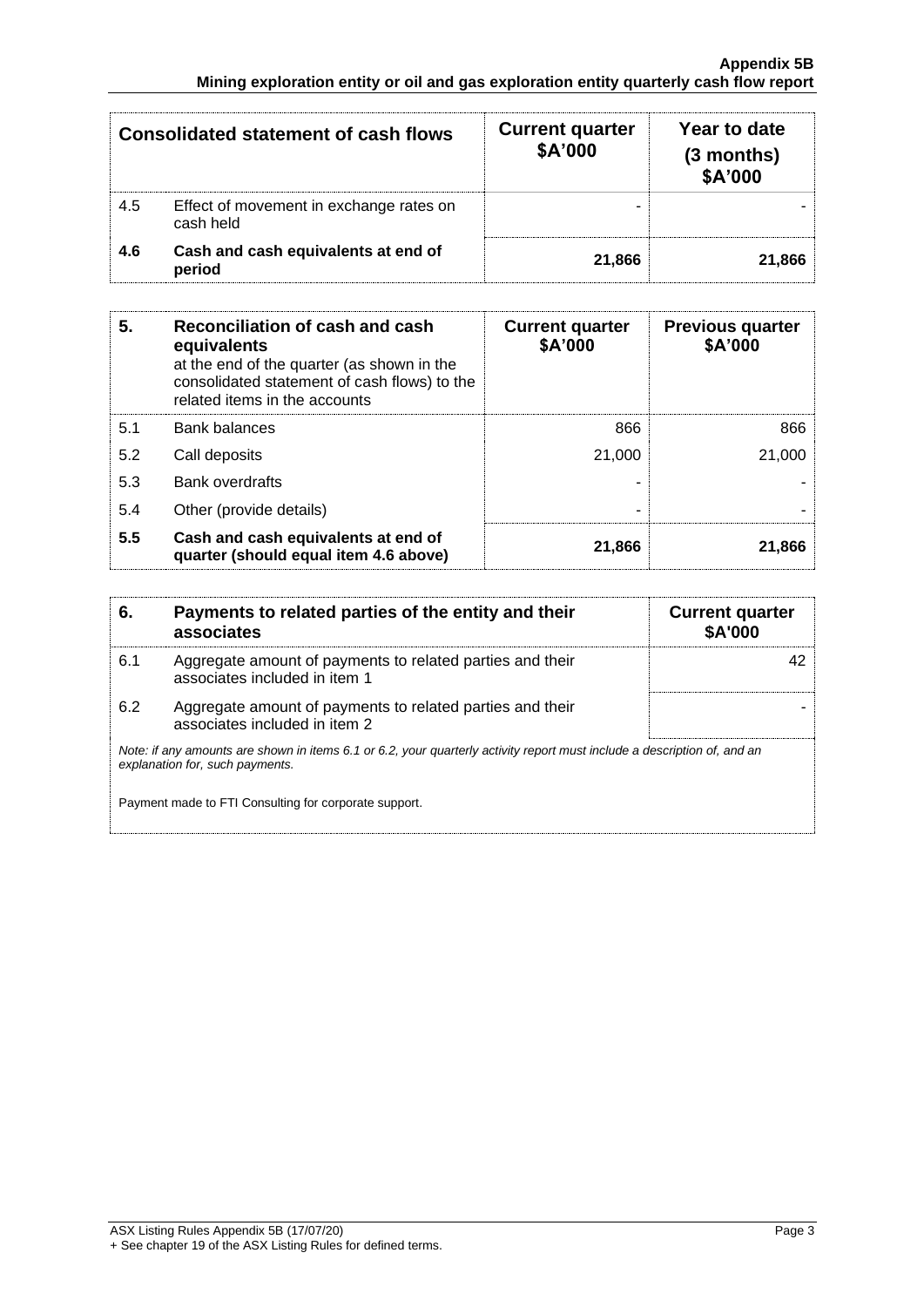| 7.  | <b>Financing facilities</b><br>Note: the term "facility' includes all forms of financing<br>arrangements available to the entity.<br>Add notes as necessary for an understanding of the<br>sources of finance available to the entity.                                                                                                               | <b>Total facility</b><br>amount at quarter<br>end<br>\$A'000 | Amount drawn at<br>quarter end<br>\$A'000 |  |
|-----|------------------------------------------------------------------------------------------------------------------------------------------------------------------------------------------------------------------------------------------------------------------------------------------------------------------------------------------------------|--------------------------------------------------------------|-------------------------------------------|--|
| 7.1 | Loan facilities                                                                                                                                                                                                                                                                                                                                      |                                                              |                                           |  |
| 7.2 | Credit standby arrangements                                                                                                                                                                                                                                                                                                                          |                                                              |                                           |  |
| 7.3 | Other (please specify)                                                                                                                                                                                                                                                                                                                               |                                                              |                                           |  |
| 7.4 | <b>Total financing facilities</b>                                                                                                                                                                                                                                                                                                                    |                                                              |                                           |  |
| 7.5 | Unused financing facilities available at quarter end                                                                                                                                                                                                                                                                                                 |                                                              |                                           |  |
| 7.6 | Include in the box below a description of each facility above, including the lender, interest<br>rate, maturity date and whether it is secured or unsecured. If any additional financing<br>facilities have been entered into or are proposed to be entered into after quarter end,<br>include a note providing details of those facilities as well. |                                                              |                                           |  |
|     |                                                                                                                                                                                                                                                                                                                                                      |                                                              |                                           |  |

| 8.      |                                                                                                                                                                                                                                 | Estimated cash available for future operating activities                                                                                                                                                                        | \$A'000 |
|---------|---------------------------------------------------------------------------------------------------------------------------------------------------------------------------------------------------------------------------------|---------------------------------------------------------------------------------------------------------------------------------------------------------------------------------------------------------------------------------|---------|
| 8.1     |                                                                                                                                                                                                                                 | Net cash from / (used in) operating activities (item 1.9)                                                                                                                                                                       | (2,087) |
| 8.2     |                                                                                                                                                                                                                                 | (Payments for exploration & evaluation classified as investing<br>activities) (item 2.1(d))                                                                                                                                     |         |
| 8.3     |                                                                                                                                                                                                                                 | Total relevant outgoings (item $8.1 +$ item $8.2$ )                                                                                                                                                                             | (2,087) |
| 8.4     |                                                                                                                                                                                                                                 | Cash and cash equivalents at quarter end (item 4.6)                                                                                                                                                                             | 21,866  |
| 8.5     |                                                                                                                                                                                                                                 | Unused finance facilities available at quarter end (item 7.5)                                                                                                                                                                   |         |
| 8.6     |                                                                                                                                                                                                                                 | Total available funding (item $8.4 +$ item $8.5$ )                                                                                                                                                                              | 21,866  |
| 8.7     | item $8.3$ )                                                                                                                                                                                                                    | Estimated quarters of funding available (item 8.6 divided by                                                                                                                                                                    | 10      |
|         |                                                                                                                                                                                                                                 | Note: if the entity has reported positive relevant outgoings (ie a net cash inflow) in item 8.3, answer item 8.7 as "N/A".<br>Otherwise, a figure for the estimated quarters of funding available must be included in item 8.7. |         |
| 8.8     | If item 8.7 is less than 2 quarters, please provide answers to the following questions:                                                                                                                                         |                                                                                                                                                                                                                                 |         |
|         | 8.8.1                                                                                                                                                                                                                           | Does the entity expect that it will continue to have the current level of net operating<br>cash flows for the time being and, if not, why not?                                                                                  |         |
|         | Answer:                                                                                                                                                                                                                         |                                                                                                                                                                                                                                 |         |
|         | 8.8.2<br>Has the entity taken any steps, or does it propose to take any steps, to raise further<br>cash to fund its operations and, if so, what are those steps and how likely does it<br>believe that they will be successful? |                                                                                                                                                                                                                                 |         |
|         | Answer:                                                                                                                                                                                                                         |                                                                                                                                                                                                                                 |         |
|         | 8.8.3                                                                                                                                                                                                                           | Does the entity expect to be able to continue its operations and to meet its business<br>objectives and, if so, on what basis?                                                                                                  |         |
| Answer: |                                                                                                                                                                                                                                 |                                                                                                                                                                                                                                 |         |
|         |                                                                                                                                                                                                                                 | Note: where item 8.7 is less than 2 quarters, all of questions 8.8.1, 8.8.2 and 8.8.3 above must be answered.                                                                                                                   |         |